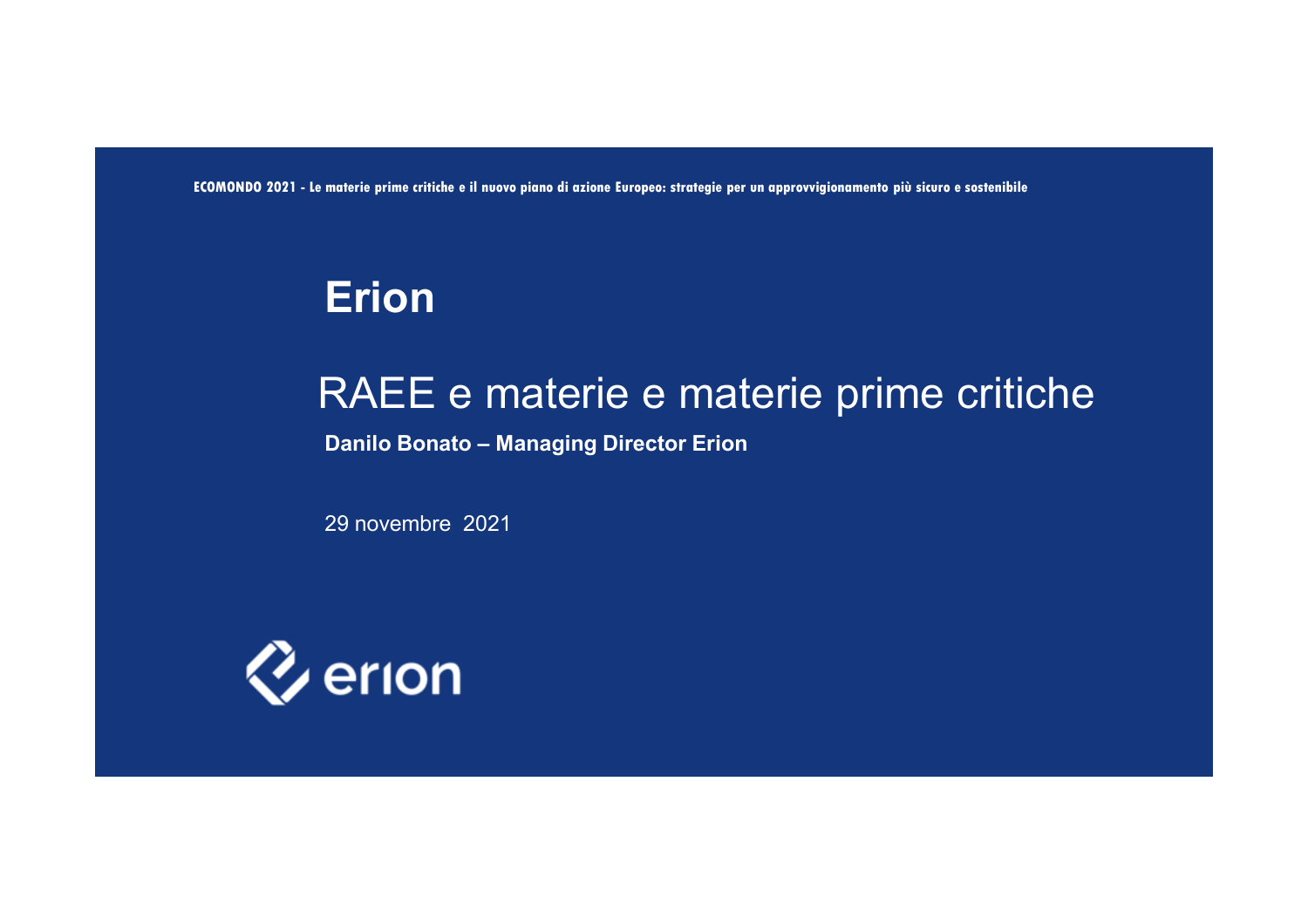### About Erion

#### **The largest nonprofit Producer Responsibility Organization in Italy**

- Owned by **2.400 Producers** of electrical and electronic equipment and batteries
- **236.000 tons of secondary raw materials** recovered in 2020
- **1,8 million tons of GHG** avoided emission in 2020

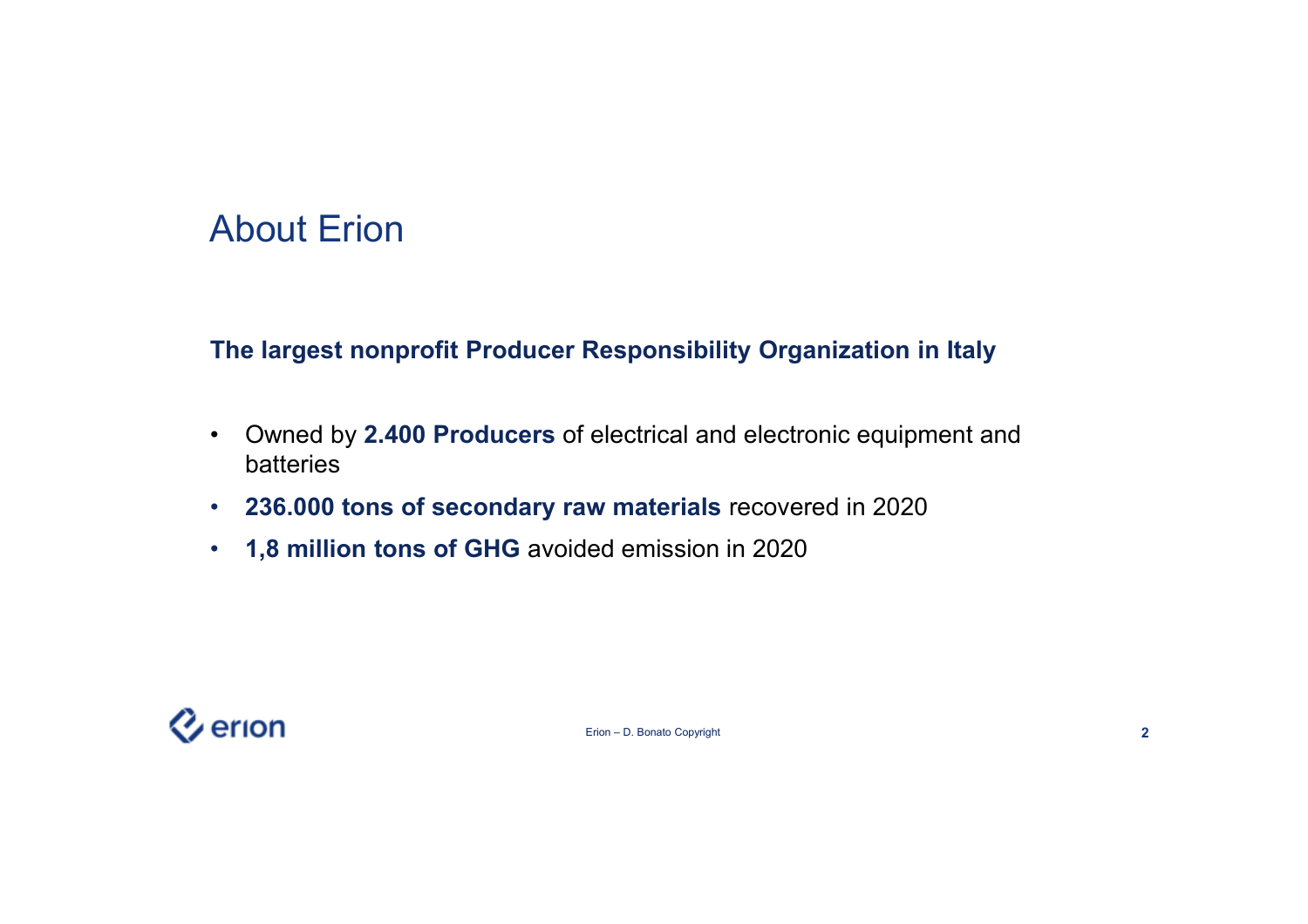## Mining? Urban mining!

We look at products placed on the market, in-stock (in use and hibernated) and generated as waste

#### Productivity:

- 1 ton of gold ore: 3 g of gold
- 1 ton of mobile phones: 300 g of gold



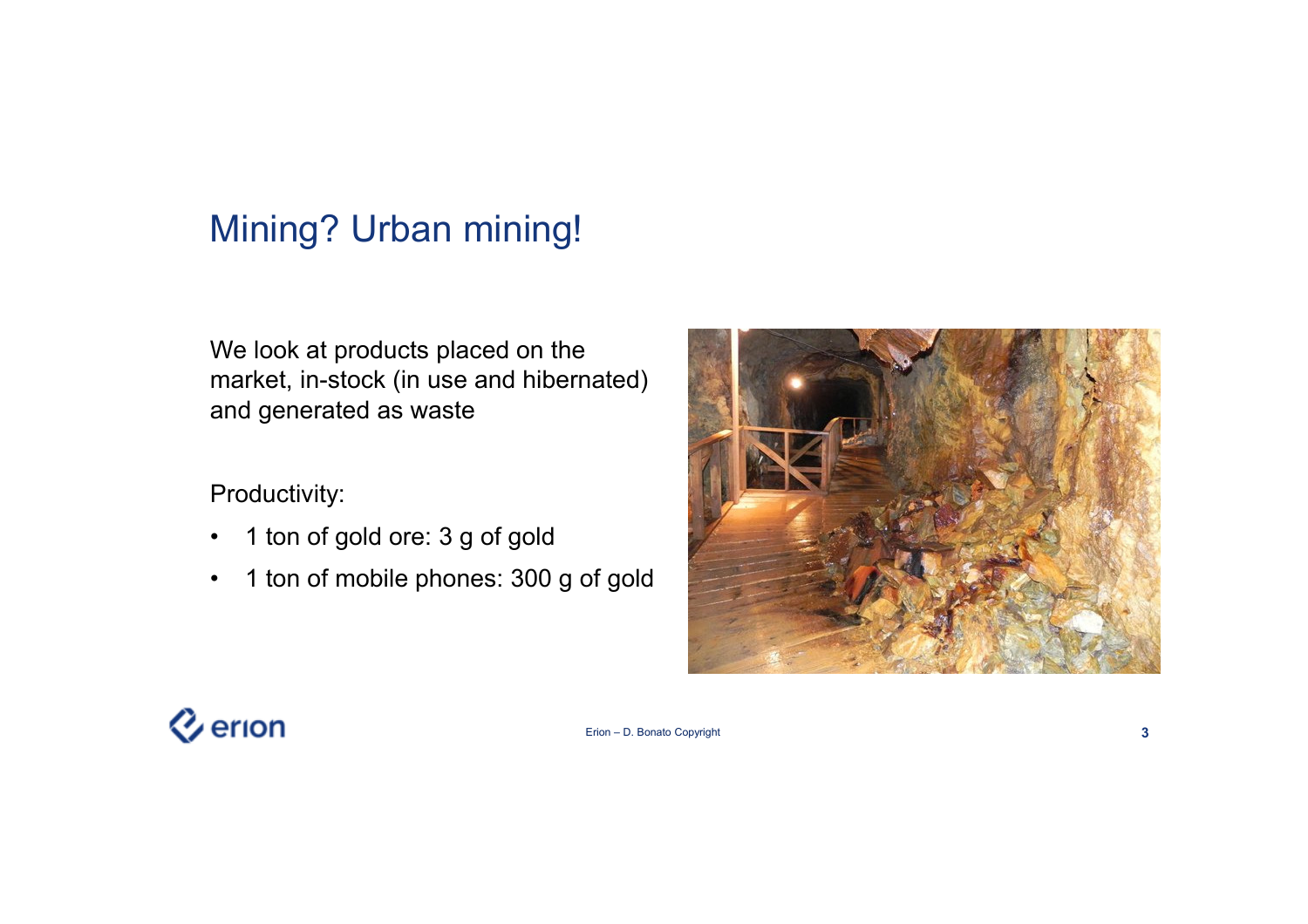### The WEEE case

- 54 million tons per year generated worldwide (7,3 kg per capita)
- **44 million tons "lost" or not properly recycled**

#### **Efficiency**

- EU: 42,5%
- Asia:11,7%
- Americas: 9,4%
- Africa:  $< 5\%$





# **V**erion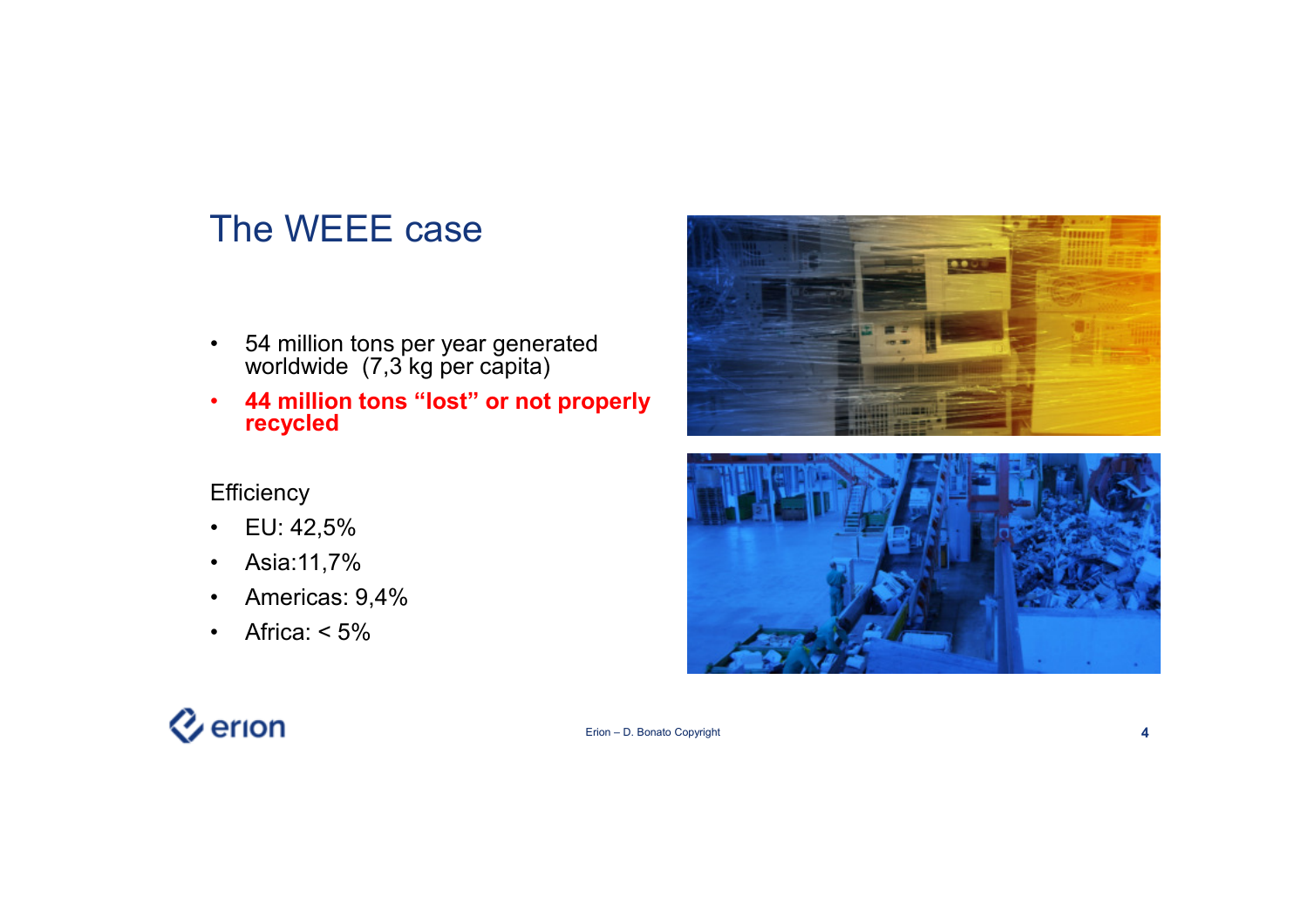### WEEE: what have we got here?



*Source:Erion Recycling Report*

*Q* erion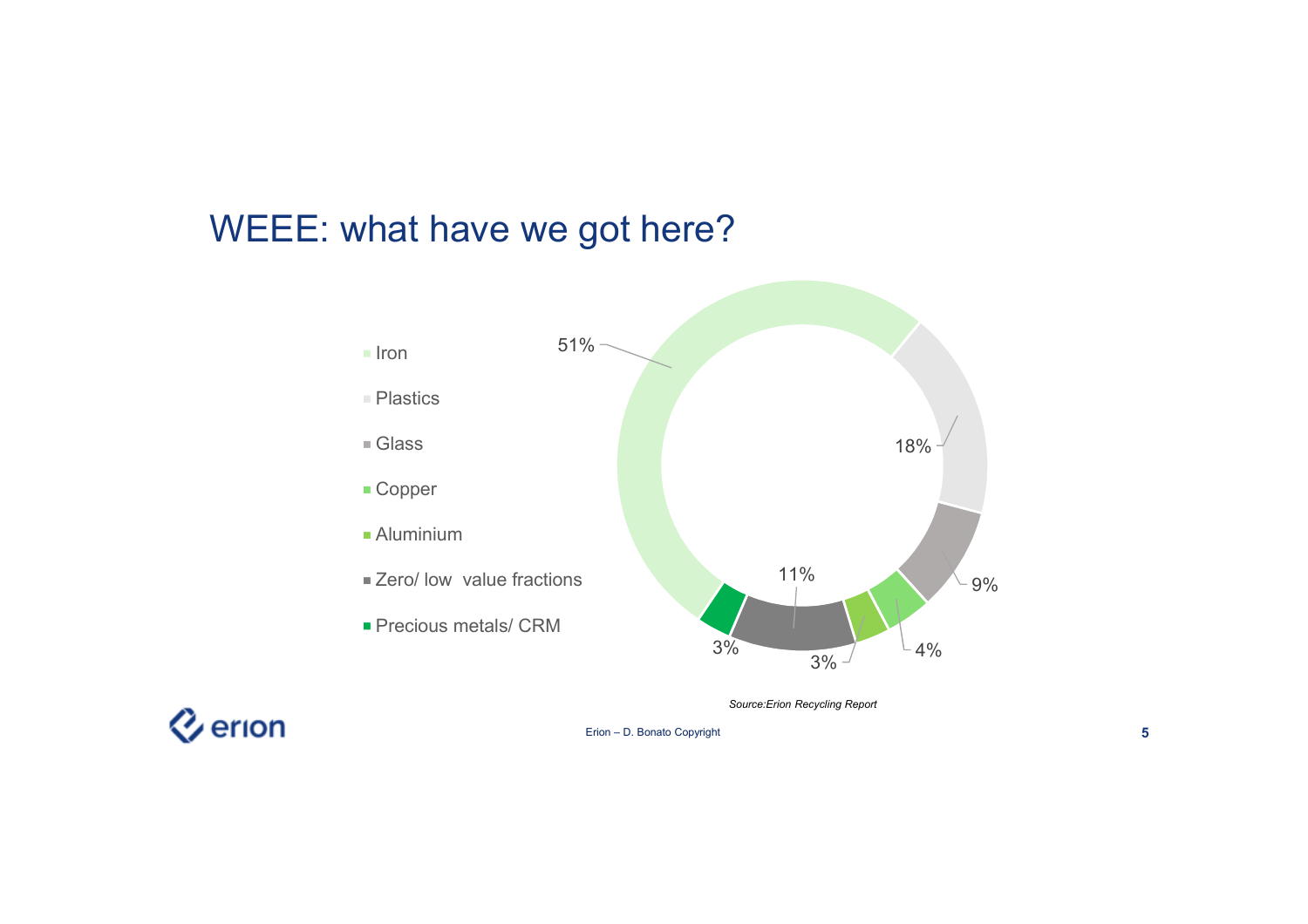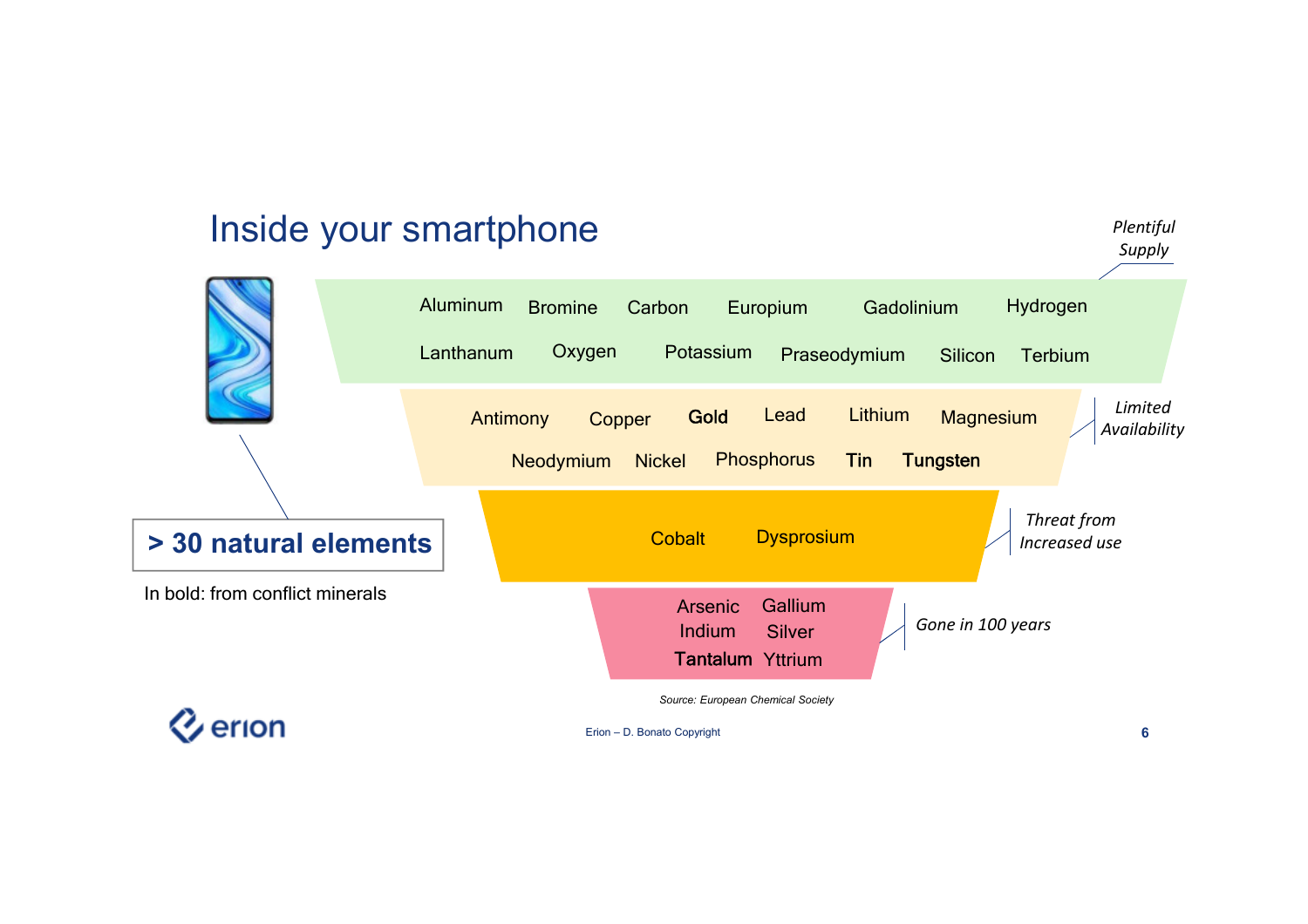### The EU leads the way

- 12 million tons of e-waste generated per year
- 5 million tons properly collected and recicled

# **Circular Economy Action Plan** Focus on EEE as a strategic industry 1. Eco-design 2. Durability – Repairability

- 3. Key role of EPR schemes
- 4. Incentives to employ secondary raw materials in designing new products
- 5. Remanufacturing
- 6. Consumer awareness
- 7. Collection systems
- 8. Better legislation

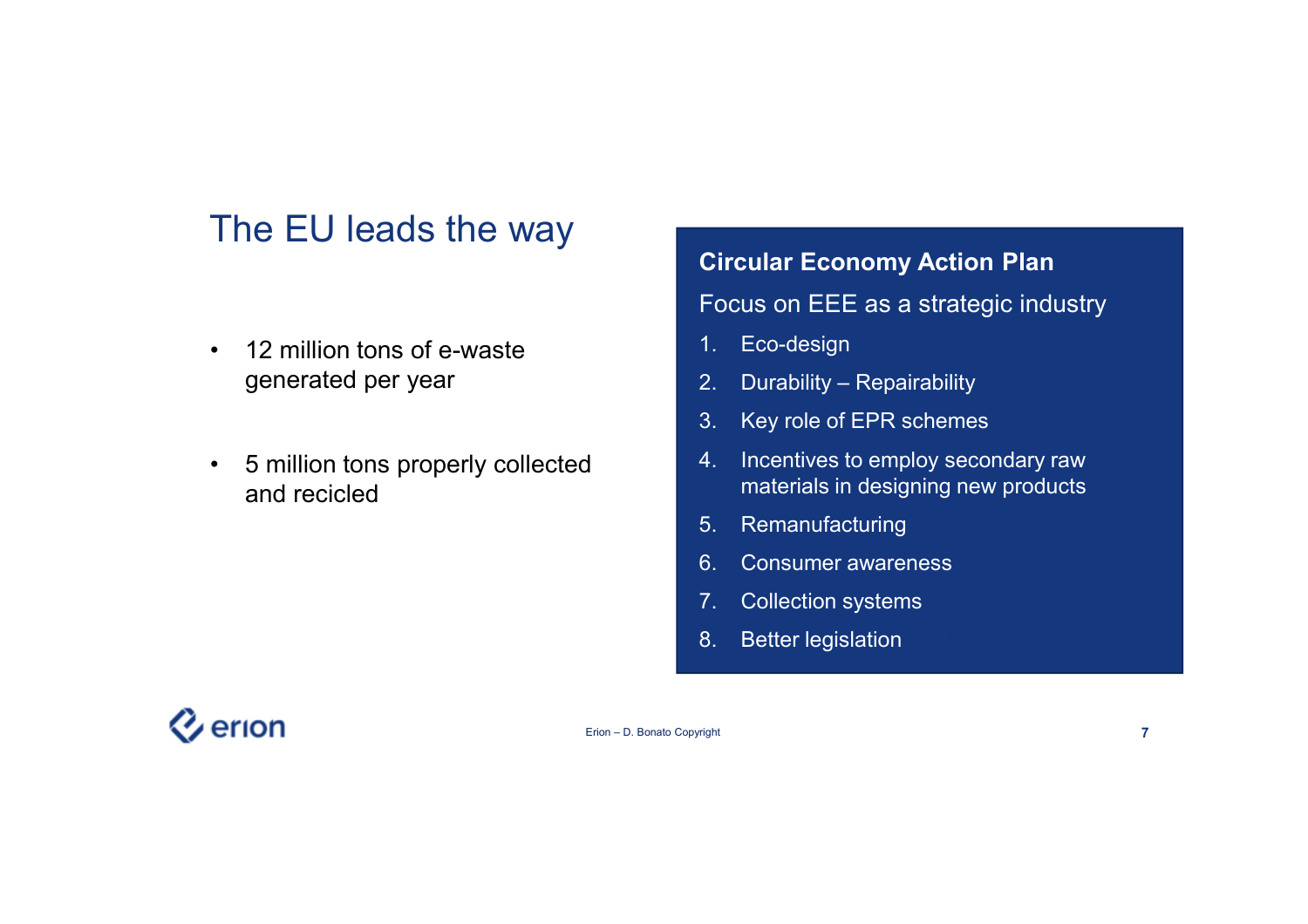### Outlook for Italy